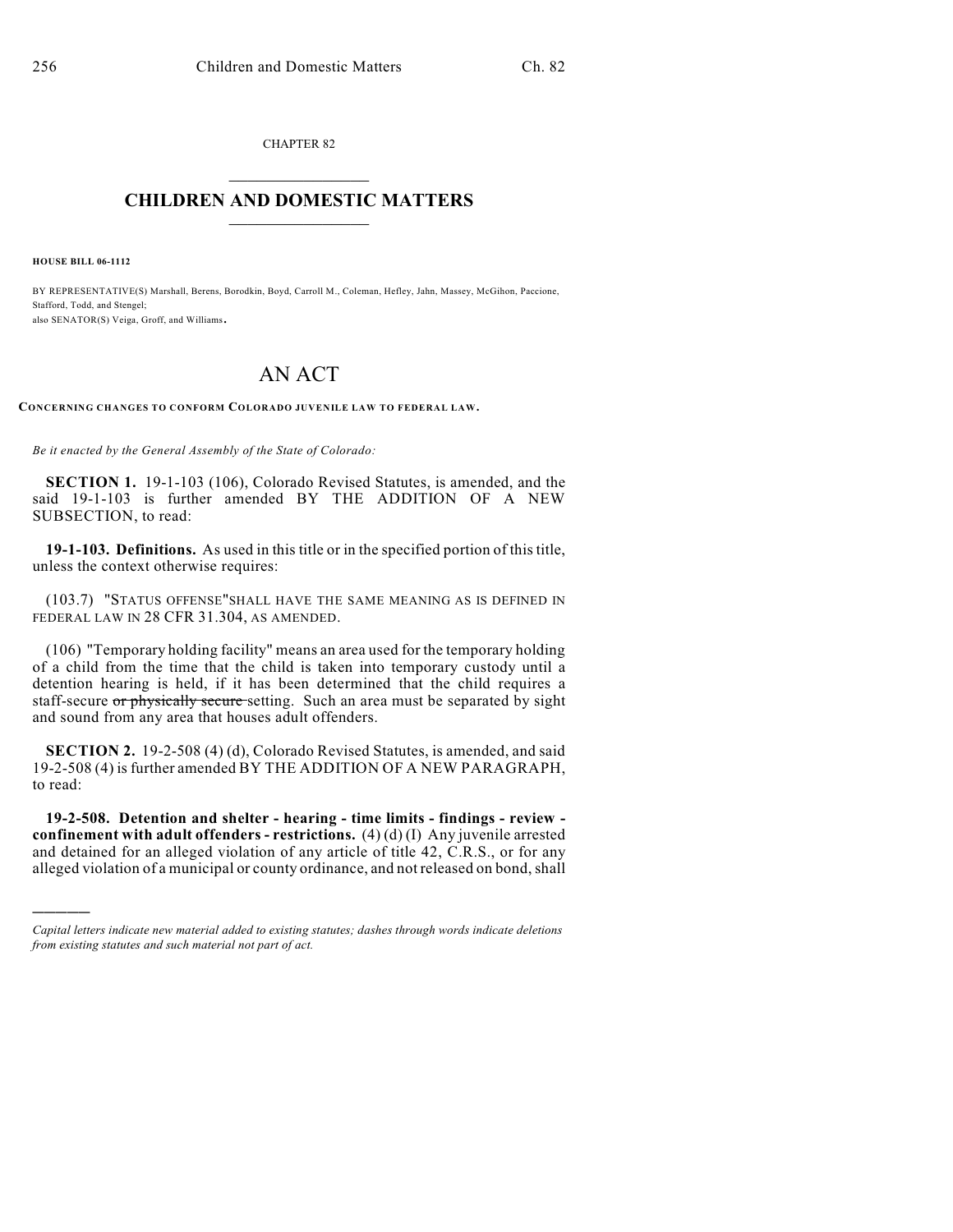be taken before a judge with jurisdiction of such violation within forty-eight hours for the fixing of bail and conditions of bond pursuant to subparagraph (IV) of paragraph (a) of subsection (3) of this section. Such A juvenile shall not MAY be detained in a jail, lockup, or other place used for the confinement of adult offenders ONLY FOR PROCESSING for NO longer than six hours AND DURING SUCH TIME SHALL BE PLACED IN A SETTING THAT IS PHYSICALLY SEGREGATED BY SIGHT AND SOUND FROM THE ADULT OFFENDERS, and in no case MAY THE JUVENILE BE DETAINED IN SUCH PLACE overnight. for processing only, After which SIX HOURS, the juvenile may be further detained only in a juvenile detention facility operated by or under contract with the department of human services. In calculating time under this subsection (4), Saturdays, Sundays, and legal holidays shall be included.

(II) A SHERIFF OR POLICE CHIEF WHO VIOLATES THE PROVISIONS OF SUBPARAGRAPH (I) OF THIS PARAGRAPH (d)MAY BE SUBJECT TO A CIVIL FINE OF NO MORE THAN ONE THOUSAND DOLLARS. THE DECISION TO FINE SHALL BE BASED ON PRIOR VIOLATIONS OF THE PROVISIONS OF SUBPARAGRAPH (I) OF THIS PARAGRAPH (d) BY THE SHERIFF OR POLICE CHIEF AND THE WILLINGNESS OF THE SHERIFF OR POLICE CHIEF TO ADDRESS THE VIOLATIONS IN ORDER TO COMPLY WITH SUBPARAGRAPH (I) OF THIS PARAGRAPH (d).

(g) A JUVENILE COURT SHALL NOT ORDER A JUVENILE OFFENDER WHO IS UNDER EIGHTEEN YEARS OF AGE AT THE TIME OF SENTENCING TO ENTER A SECURE SETTING OR SECURE SECTION OF AN ADULT JAIL OR LOCKUP AS A DISPOSITION FOR AN OFFENSE OR AS A MEANS OF MODIFYING THE JUVENILE OFFENDER'S BEHAVIOR.

**SECTION 3.** 19-2-508, Colorado Revised Statutes, is amended BY THE ADDITION OF A NEW SUBSECTION to read:

**19-2-508. Detention and shelter - hearing - time limits - findings - review confinement with adult offenders - restrictions.** (8) (a) A JUVENILE WHO ALLEGEDLY COMMITS A STATUS OFFENSE OR IS CONVICTED OF A STATUS OFFENSE SHALL NOT BE HELD IN A SECURE AREA OF A JAIL OR LOCKUP.

(b) A SHERIFF OR POLICE CHIEF WHO VIOLATES THE PROVISIONS OF PARAGRAPH (a) OF THIS SUBSECTION (8) MAY BE SUBJECT TO A CIVIL FINE OF NO MORE THAN ONE THOUSAND DOLLARS. THE DECISION TO FINE SHALL BE BASED ON PRIOR VIOLATIONS OF THE PROVISIONS OF PARAGRAPH (a) OF THIS SUBSECTION (8) BY THE SHERIFF OR POLICE CHIEF AND THE WILLINGNESS OF THE SHERIFF OR POLICE CHIEF TO ADDRESS THE VIOLATIONS IN ORDER TO COMPLY WITH PARAGRAPH (a) OF THIS SUBSECTION (8).

**SECTION 4.** 22-33-108 (3), Colorado Revised Statutes, is amended to read:

**22-33-108. Judicial proceedings.** (3) After the petition is filed, the court shall notify the board and shall hold a hearing on the matter. The court shall conduct judicial review of a hearing decision pursuant to rule 106 (a) (4) of the Colorado rules of civil procedure AND RULE 3.8 OF THE COLORADO RULES OF JUVENILE PROCEDURE.

**SECTION 5.** 24-33.5-503 (1), Colorado Revised Statutes, is amended BY THE ADDITION OF A NEW PARAGRAPH to read: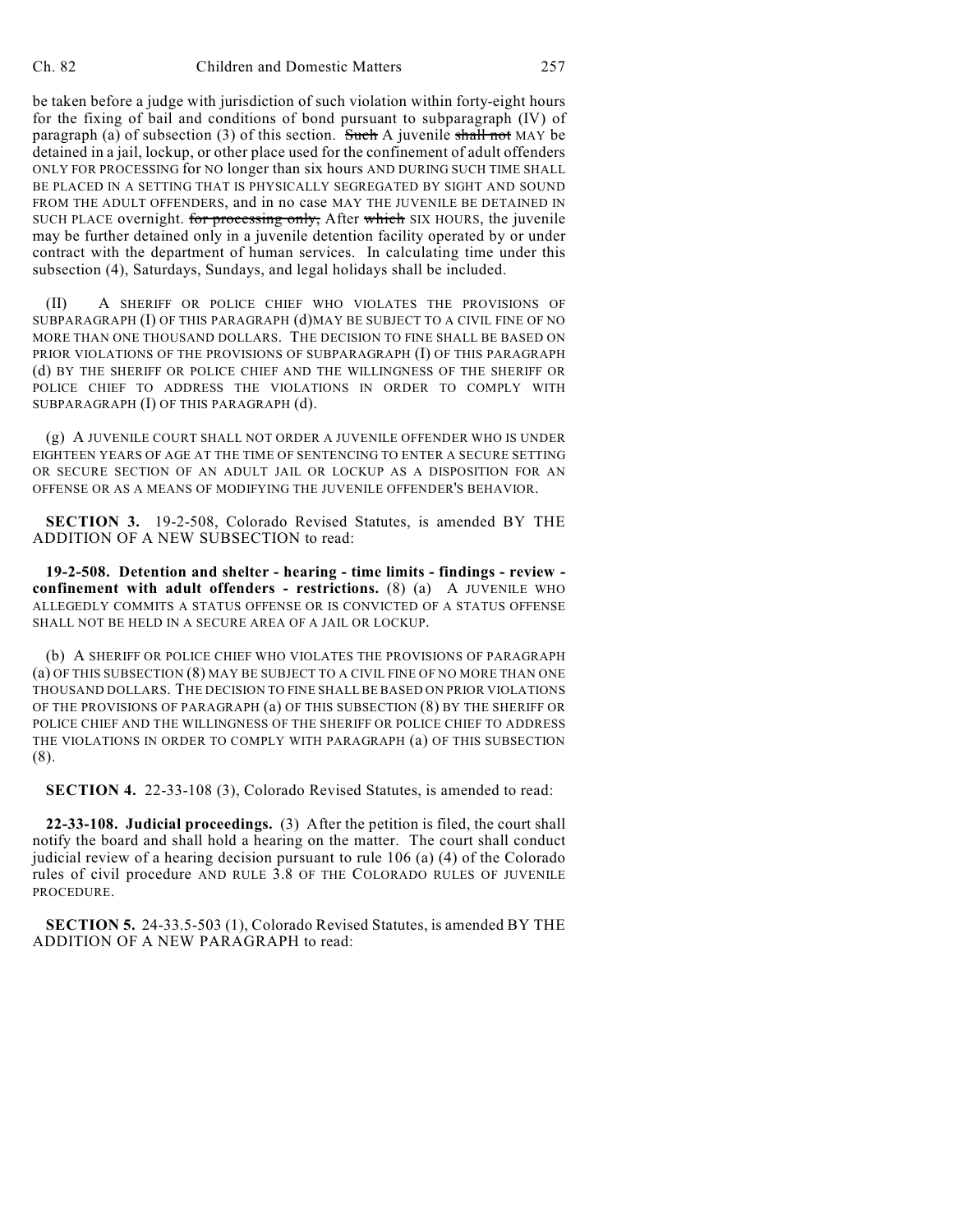**24-33.5-503. Duties of division.** (1) The division has the following duties:

(r) TO INSPECT SECURE JUVENILE FACILITIES AND COLLECT DATA ON JUVENILES THAT ARE HELD IN SECURE JUVENILE FACILITIES, JAILS, AND LOCKUPS THROUGHOUT THE STATE.

**SECTION 6.** 25-1-310 (1), Colorado Revised Statutes, is amended to read:

**25-1-310. Emergency commitment.** (1) (a) When any person is intoxicated or incapacitated by alcohol and clearly dangerous to the health and safety of himself, HERSELF, or others, such person shall be taken into protective custody by law enforcement authorities or an emergency service patrol, acting with probable cause, and placed in an approved treatment facility. If no such facilities are available, he OR SHE may be detained in an emergency medical facility or jail, but only for so long as may be necessary to prevent injury to himself, HERSELF, or others or to prevent a breach of the peace. IF THE PERSON BEING DETAINED IS A JUVENILE, AS DEFINED IN SECTION 19-1-103 (68), C.R.S., THE JUVENILE SHALL BE PLACED IN A SETTING THAT IS NONSECURE AND PHYSICALLY SEGREGATED BY SIGHT AND SOUND FROM THE ADULT OFFENDERS. A law enforcement officer or emergency service patrolman PATROL OFFICER, in detaining the person, is taking him OR HER into protective custody. In so doing, the detaining officer may protect himself OR HERSELF by reasonable methods but shall make every reasonable effort to protect the detainee's health and safety. A taking into protective custody under this section is not an arrest, and no entry or other record shall be made to indicate that the person has been arrested or charged with a crime. Law enforcement or emergency service personnel who act in compliance with this section are acting in the course of their official duties and are not criminally or civilly liable therefor. Nothing in this subsection (1) shall preclude an intoxicated or incapacitated person who is not dangerous to the health and safety of himself, HERSELF, or others from being assisted to his OR HER home or like location by the law enforcement officer or emergency service patrolman PATROL OFFICER.

(b) A SHERIFF OR POLICE CHIEF WHO VIOLATES THE PROVISIONS OF PARAGRAPH (a) OF THIS SUBSECTION (1) RELATED TO DETAINING JUVENILES MAY BE SUBJECT TO A CIVIL FINE OF NO MORE THAN ONE THOUSAND DOLLARS. THE DECISION TO FINE SHALL BE BASED ON PRIOR VIOLATIONS OF THE PROVISIONS OF PARAGRAPH (a) OF THIS SUBSECTION (1) BY THE SHERIFF OR POLICE CHIEFAND THE WILLINGNESS OF THE SHERIFF OR POLICE CHIEF TO ADDRESS THE VIOLATIONS IN ORDER TO COMPLY WITH PARAGRAPH (a) OF THIS SUBSECTION (1).

**SECTION 7.** 27-10-105 (1.1), Colorado Revised Statutes, is amended to read:

**27-10-105. Emergency procedure.** (1.1) (a) When a person is taken into custody pursuant to subsection (1) of this section, such person shall not be detained in a jail, lockup, or other place used for the confinement of persons charged with or convicted of penal offenses; except that such place may be used if no other suitable place of confinement for treatment and evaluation is readily available. In such situation the person shall be detained separately from those persons charged with or convicted of penal offenses and shall be held for a period not to exceed twenty-four hours, excluding Saturdays, Sundays, and holidays, after which time he shall be transferred to a facility designated or approved by the executive director for